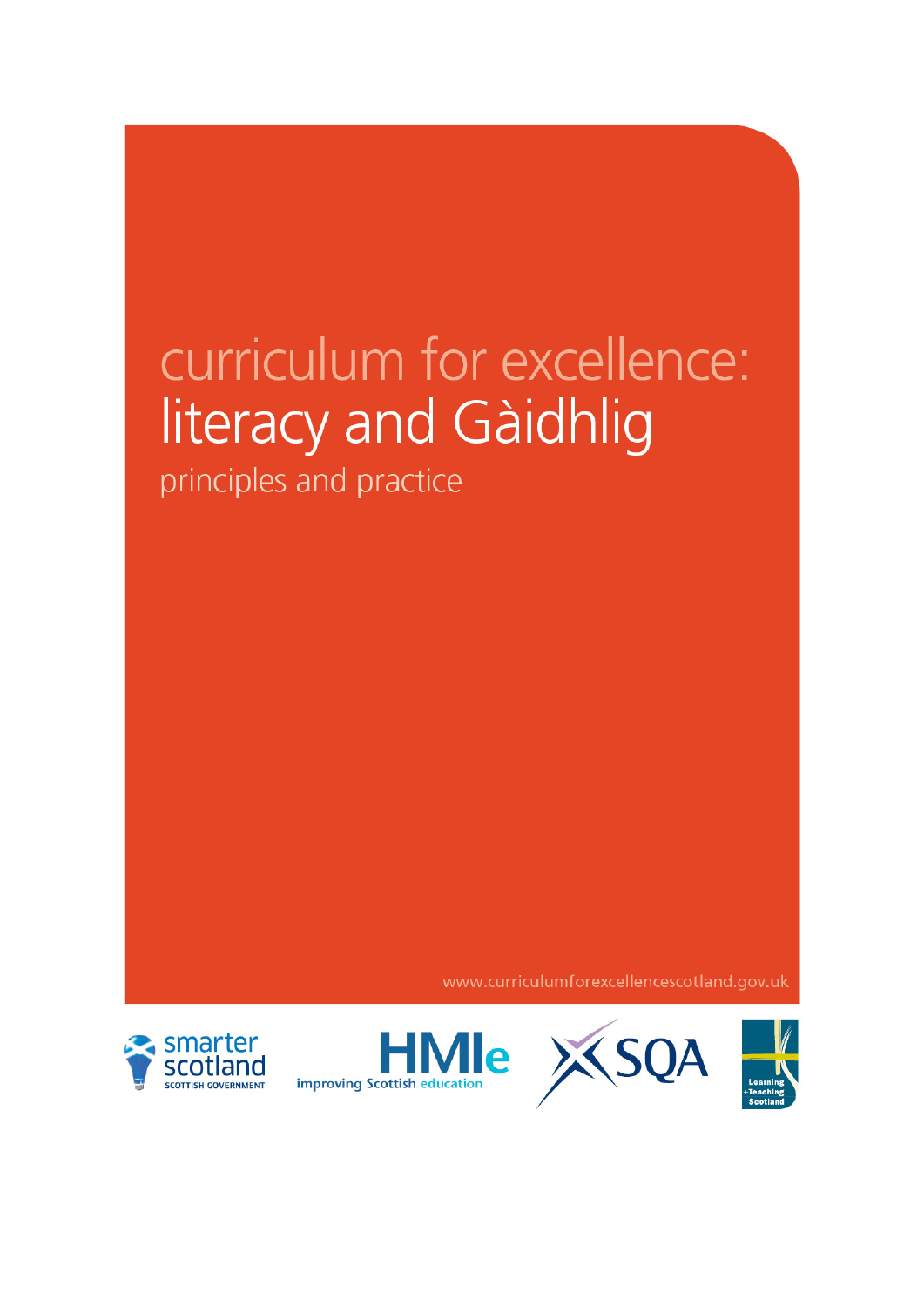# **Literacy and Gàidhlig Principles and practice**

Language and literacy are of personal, social and economic importance. Our ability to use language lies at the centre of the development and expression of our emotions, our thinking, our learning and our sense of personal identity. Language is itself a key aspect of our culture. Through language, children and young people can gain access to the literary heritage of humanity and develop their appreciation of the richness and breadth of Scotland's literary heritage. Children and young people encounter, enjoy and learn from the diversity of language used in their homes, their communities, by the media and by their peers.

Literacy is fundamental to all areas of learning, as it unlocks access to the wider curriculum. Being literate increases opportunities for the individual in all aspects of life, lays the foundations for lifelong learning and work, and contributes strongly to the development of all four capacities of *Curriculum for Excellence*.

The Literacy and Gàidhlig framework promotes the development of critical and creative thinking as well as competence in listening and talking, reading, writing and the personal, inter-personal and team-working skills which are so important in life and in the world of work. The framework provides, for learners, parents and teachers, broad descriptions of the range of learning opportunities which will contribute to the development of literacy, including critical literacy, creativity, and knowledge and appreciation of literature and culture.

Traditionally, all aspects of the language framework were developed by all practitioners in pre-school establishments and primary schools and by the Gàidhlig department in secondary schools. This will continue to be the case, but the framework recognises that all practitioners in secondary schools and in colleges and youth work settings have important responsibilities for and contributions to make towards the development of literacy.

# **How is the literacy and Gàidhlig framework structured?**

The framework opens with a set of statements that describe the kinds of activity which all children and young people should experience throughout their learning, to nurture their skills and knowledge in literacy and language. Teachers will use them, alongside the more detailed experiences and outcomes, in planning for learning and teaching.

The statements of experiences and outcomes themselves include both literacy and Gàidhlig statements and emphasise that learning is an *active* process: for example, the outcomes stress *making* notes, rather than the passive activity implied by *taking* notes. Experiences represent important continuing aspects of learning such as exploring and enjoying text, and outcomes describe stages in the development of skills and understanding.

The three organisers within the literacy and Gàidhlig framework are the same as those used in the literacy and English, Gaelic (learners) and modern languages frameworks:

- listening and talking
- reading
- writing.

Within these organisers there are a number of sub-divisions.

*Enjoyment and choice* experiences and outcomes highlight the importance of providing opportunities for young people to make increasingly sophisticated choices.

The *tools* sections include important skills and knowledge: for example, in reading it includes such important matters as reading strategies, spelling and grammar.

The sections on *finding and using information* include, in reading, critical literacy skills; while the *understanding, analysing and evaluating* statements encourage progression in understanding of texts, developing not only literal understanding but also the higher order skills.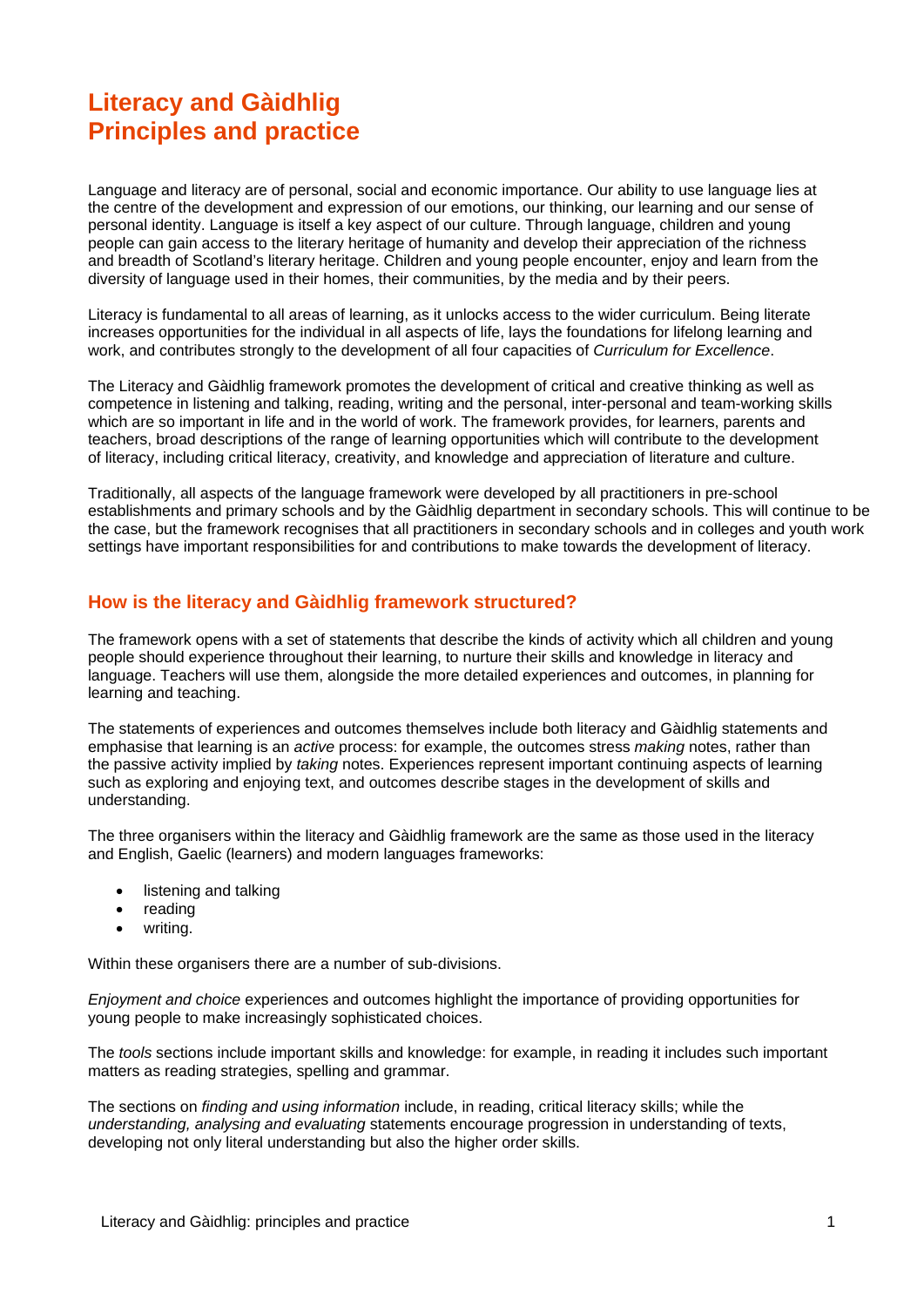Finally, the *creating texts* experiences and outcomes describe the kind of opportunities which will help children and young people to develop their ability to communicate effectively, for example, by writing clear, well-structured explanations.

The experiences and outcomes have been written in an inclusive way which will allow teachers to interpret them for the needs of individual children and young people who use Braille, sign language and other forms of communication. This is exemplified in the words 'engaging with others' and 'interacting' within the listening and talking outcomes.

# **Effective learning and teaching in literacy and Gàidhlig**

Throughout their education, children and young people should experience an environment which is rich in language and which sets high expectations for literacy and the use of language. Children and young people need to spend time with stories, literature and other texts which will enrich their learning, develop their language skills and enable them to find enjoyment. Spoken language has particular importance in the early years. Teachers will balance play-based learning with more systematic development and learning of skills and techniques for reading, including phonics.

Throughout education, effective learning and teaching in literacy and Gàidhlig will involve a skilful mix of appropriate approaches including:

- the use of relevant, real-life and enjoyable contexts which build upon children and young people's own experiences
- effective direct and interactive teaching
- a balance of spontaneous play and planned activities
- harnessing the motivational benefits of following children and young people's interests through responsive planning
- collaborative working and independent thinking and learning
- making meaningful links for learners across different curriculum areas
- building on the principles of Assessment is for Learning
- frequent opportunities to communicate in a wide range of contexts, for relevant purposes and for real audiences within and beyond places of learning
- the development of problem-solving skills and approaches
- the appropriate and effective use of ICT.

The balance between these approaches will vary at different stages and across different sectors and areas of the curriculum. Continuing dialogue about learning and teaching approaches within and across sectors will help to ensure continuity and progression.

# **Gàidhlig immersion**

Children come to Gàidhlig education from a wide variety of backgrounds. These vary from a household within a strong Gàidhlig speaking community to an environment where no Gàidhlig is spoken. Whatever the circumstances, parents' desire to have Gàidhlig speaking bilingual children is often equally strong.

As learners acquiring Gàidhlig enter a Gàidhlig medium class, they hear and will, in time, speak, read and write Gàidhlig and be actively involved in working out the structure and rules of the language. They may take some time to develop sufficient confidence to use their newly acquired Gàidhlig. To increase their confidence and feeling of success, teachers will provide them with opportunities to interact with other Gàidhlig speakers in a range of situations.

Teachers will ensure that Gàidhlig is the language of learning and of communication, and that all areas of the curriculum are taught through the medium of Gàidhlig. As children and young people continue to enjoy their immersion in Gàidhlig through primary and secondary education, teachers will plan clear structures for learning to further develop Gàidhlig language skills. The learning environment will be a literacy-rich and visually stimulating place, which will encourage language development which focuses on the correct uses of language and subject-specific vocabulary. Adopting a range of appropriate teaching methodologies will make use of natural and real contexts to support children and young learners in developing their Gàidhlig language skills.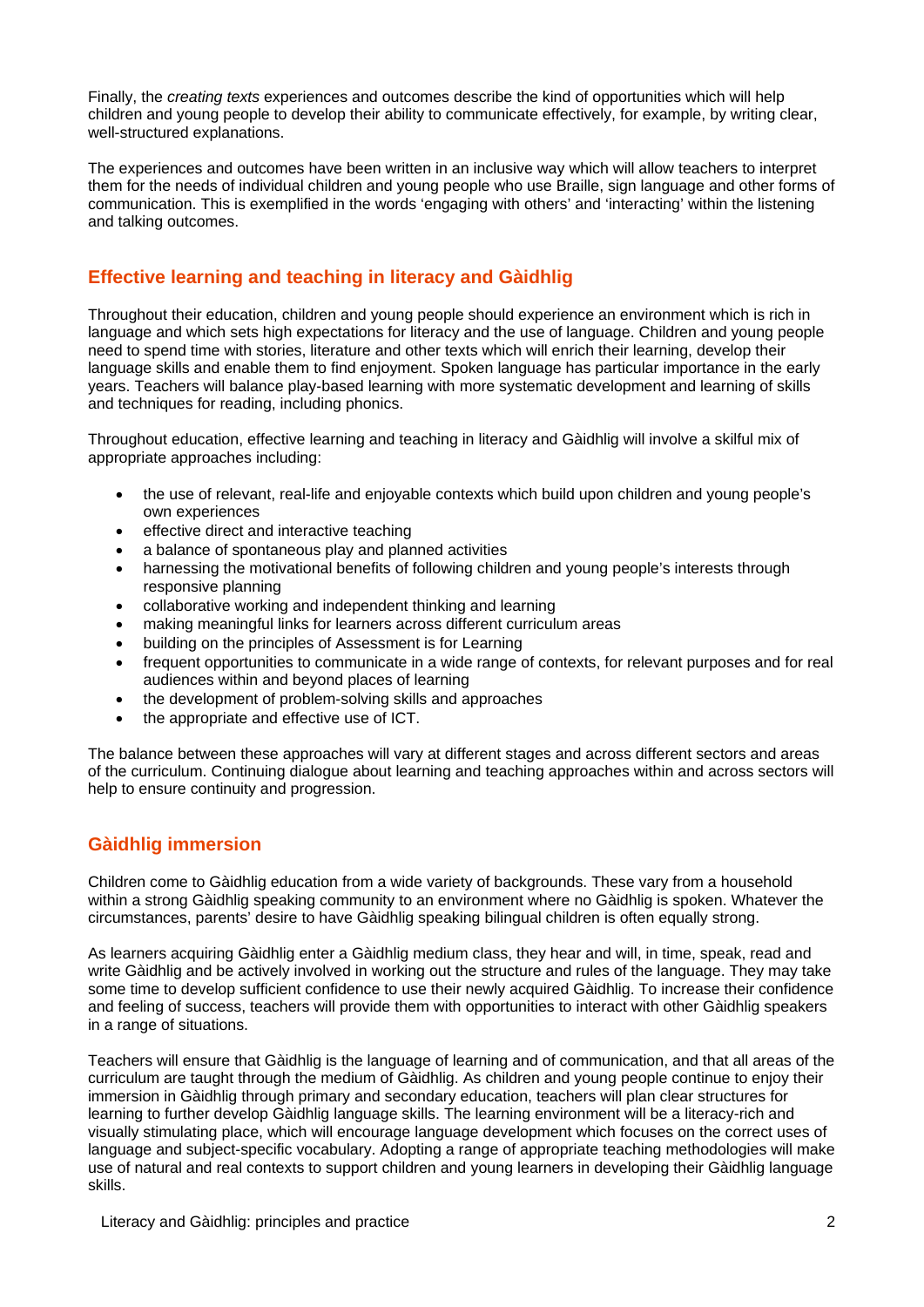The experiences and outcomes play to the strengths of Gàidhlig teachers who are well placed to reflect on and further develop what the pupil has already achieved in home or community languages. The development of Gàidhlig grammatical structures, syntax and phonology are the responsibility of early years and primary practitioners and of Gàidhlig departments in the secondary. Teachers in all curriculum areas will reinforce accuracy in the use of the Gàidhlig language. A sensitive approach to the management of learning and teaching within groups which include children who are already fluent in Gàidhlig and those who are not will be particularly important.

Teachers will give careful consideration to planning activities to ensure that children and young people with additional support needs are fully supported in their learning.

#### **Early years**

At early stages practitioners will develop ways of teaching Gàidhlig that stress active learning. Practitioners will continue to use a range of teaching methodologies to support children's Gàidhlig to develop in natural and real contexts which are familiar to young learners. Exploring language using real-life and imaginary situations can challenge children's thinking and learning and provide an element of choice and ownership for their own learning.

#### **Primary**

In Gàidhlig medium classes learning and teaching is wholly through Gàidhlig during the immersion phase from P1 to P3. English language is then gradually introduced through the medium of Gàidhlig, with Gàidhlig remaining the predominant language of the classroom in all areas of the curriculum. It is important that teachers continue the immersion in Gàidhlig language through primary and secondary education, with teachers providing a clear structure for learning and further development of Gàidhlig language skills. An emphasis needs to be placed on listening and talking at all stages to allow learners to practise, use and enrich their Gàidhlig. Understanding by teachers of the stages of oral language acquisition will help to ensure a clear understanding of when and why Gàidhlig language and grammar is taught in a structured way.

#### **Secondary**

Where circumstances permit, Gàidhlig medium teaching should extend as far as possible across and beyond the curriculum. In order to provide opportunities to use Gàidhlig in practical situations, including the world of work, subject teachers involved in Gàidhlig medium teaching will seek out and develop links with the Gàidhlig business community and Gàidhlig-related organisations to build a sense of a vibrant and living language which has relevance to pupils' lives. Many teachers in the secondary sector may wish to access specialist training in the specific issues which affect Gaelic medium teaching in specialist subjects.

### **The experiences and outcomes seem very broad – what if I'm not sure about progression within and between levels?**

The experiences and outcomes embody appropriate levels of proficiency at each level but do not place a ceiling on achievement. The range of experiences allows for different rates of progression and for additional depth or breadth of study through the use of different contexts for learning. Progression within and across levels will take place in a range of ways, including:

- continuing development and consolidation of the range of skills
- increasing independence in applying these skills, and the ability to use them across a widening range of contexts in learning and life
- gradually decreasing levels of support used by the learner (for example from teachers, classroom assistants, parents or peers), and reduced reliance upon techniques such as wordlists or writing frames
- the ability to mediate discussions without teacher intervention
- in reading, the increasing length and complexity of text (for example the text's ideas, structure and vocabulary)
- in talking and writing, the increasing length, complexity and accuracy of response
- increasing awareness of how to apply language rules effectively.

At all levels teachers will plan to enable learners to develop their skills with increasing depth over a range of contexts. This will be especially important at early level for those young people who may require additional support.

Literacy and Gàidhlig: principles and practice 3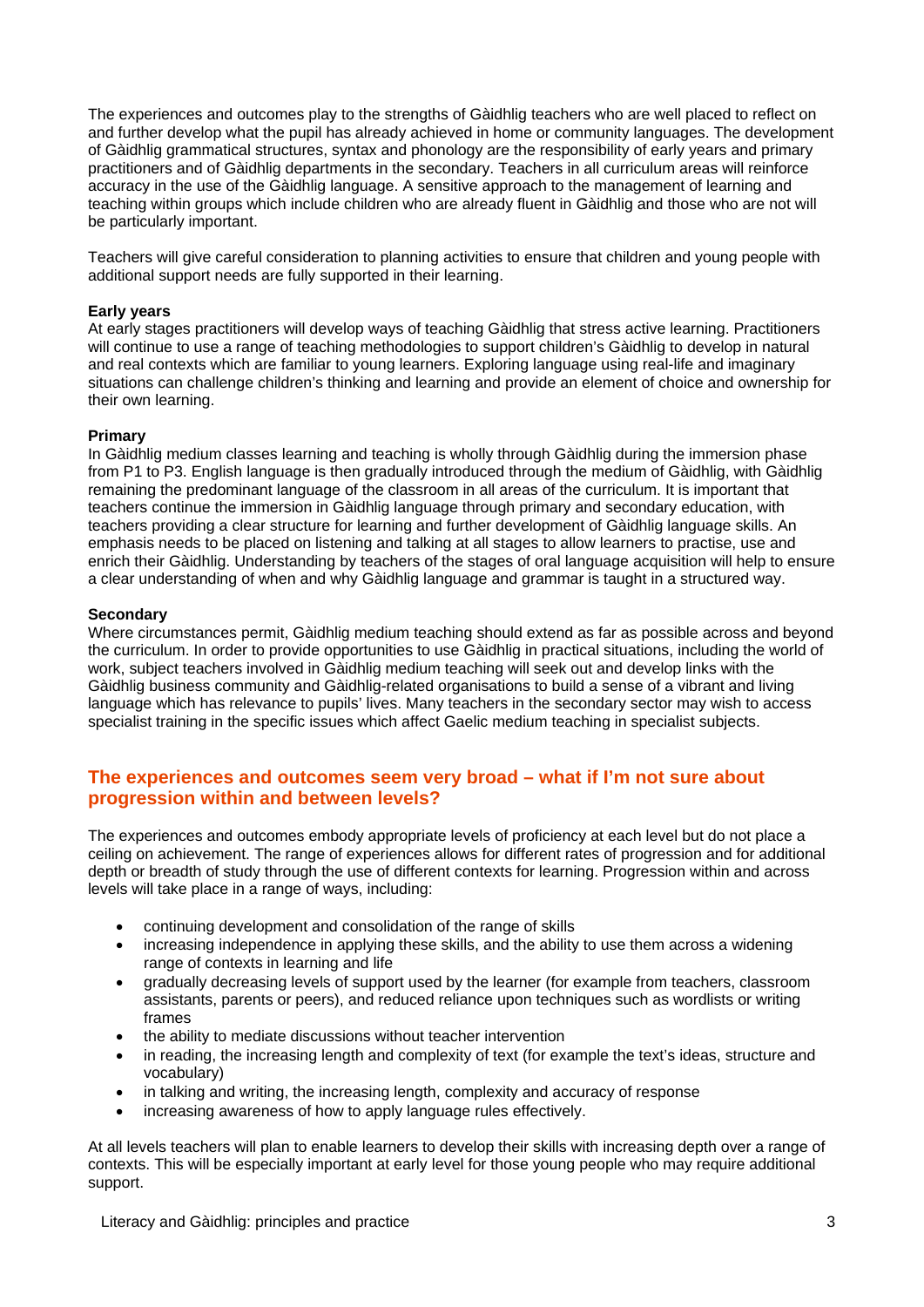#### **What is meant by literacy?**

In defining literacy for the 21st century we must consider the changing forms of language which our children and young people will experience and use. Accordingly, the definition takes account of factors such as the speed with which information is shared and the ways it is shared. The breadth of the definition is intended to 'future proof' it. Within *Curriculum for Excellence*, therefore, literacy is defined as:

*the set of skills which allows an individual to engage fully in society and in learning, through the different forms of language, and the range of texts, which society values and finds useful.* 

The literacy experiences and outcomes promote the development of skills in using language, particularly those that are used regularly by everyone in their everyday lives. These include the ability to apply knowledge about language. They reflect the need for young people to be able to communicate effectively both face-to-face and in writing through an increasing range of media. They take account of national and international research and of other skills frameworks. They recognise the importance of listening and talking and of effective collaborative working in the development of thinking and in learning.

In particular, the experiences and outcomes address the important skills of critical literacy. Children and young people not only need to be able to read for information: they also need to be able to work out what trust they should place on the information and to identify when and how people are aiming to persuade or influence them.

#### **What about literacy across the curriculum?**

The importance of the development of literacy skills across all areas of the curriculum is stressed in *Building the Curriculum 1.* All practitioners – from the early years, through primary and secondary education, in youth work settings and in colleges – are in a position to make important contributions to developing and reinforcing the literacy skills of children and young people, both through the learning activities which they plan and through their interaction with children and young people. Schools and their partners need to ensure a shared understanding of these responsibilities and that the approaches to learning and teaching will enable each child and young person to make good progress in developing their literacy and language skills. In order to highlight the shared nature of these responsibilities, the literacy experiences and outcomes also appear as a separate document, and implications for learning and teaching are explored further in the document which accompanies it.

#### **What is the connection between literacy and Gàidhlig, and other frameworks?**

Close attention has been paid to matching with Scottish Credit and Qualifications Framework (SCQF). The level of achievement at the fourth level has been designed to approximate to that associated with SCQF level 4. The framework has been developed to support essential skills within *Skills for Scotland* and within *An Adult Literacy and Numeracy Framework for Scotland*.

# **Links with other areas of the curriculum**

In addition to the opportunities to develop literacy in all aspects of learning, there are strong connections between learning in Gàidhlig and learning in other areas of the curriculum. There are close links, for example, between the expressive arts and creative writing, and between social studies and critical literacy. Interdisciplinary projects are likely to involve both research and a strong element of presentation and provide valuable opportunities to extend language skills. In numeracy, information handling outcomes link clearly to the critical literacy outcomes where learners are asked to assess the reliability of information.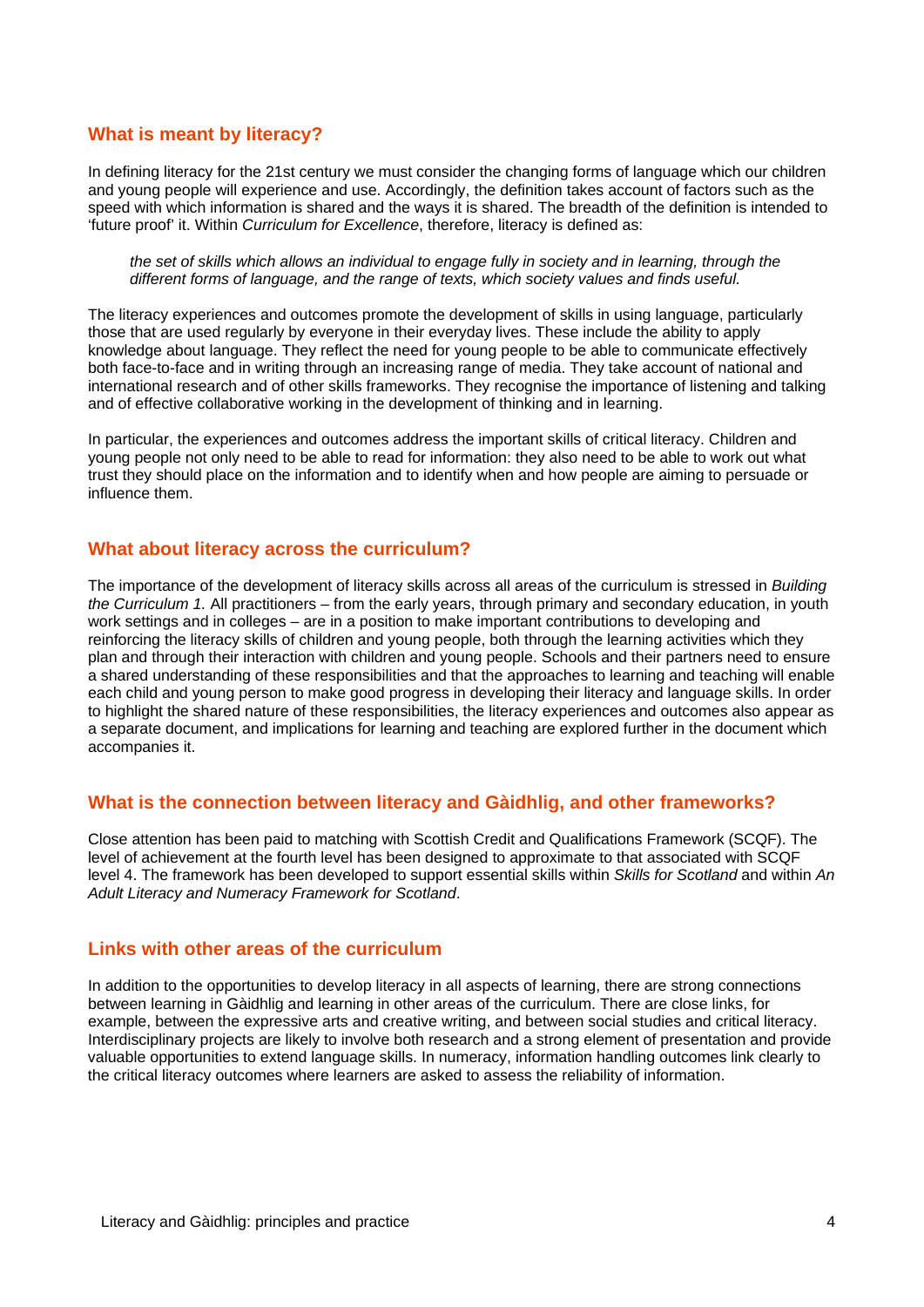Whatever the sector, whatever the subject area, young people will be:

- engaged in talking together to deepen their learning and thinking
- working together to prepare for reading unfamiliar texts
- reading a wide range of texts to gather and analyse information for a range of purposes
- writing clear explanations
- communicating information or opinions.

# **What is meant by 'texts'?**

It follows that the definition of 'texts' also needs to be broad and future proof. Therefore, within *Curriculum for Excellence*:

#### *a text is the medium through which ideas, experiences, opinions and information can be communicated.*

Reading and responding to literature and other texts play a central role in the development of learners' knowledge and understanding. Texts not only include those presented in traditional written or print form, but also orally, electronically or on film. Texts can be in continuous form, including traditional formal prose, or non-continuous, for example charts and graphs. The literacy and Gàidhlig framework reflects the increased use of multimodal texts, digital communication, social networking and the other forms of electronic communication encountered by children and young people in their daily lives. It recognises that the skills which children and young people need to learn to read these texts differ from the skills they need for reading continuous prose. Examples are given below.

| <b>Examples of texts</b>                                       |
|----------------------------------------------------------------|
| novels, short stories, plays, poems                            |
| reference texts                                                |
| the spoken word                                                |
| charts, maps, graphs and timetables                            |
| advertisements, promotional leaflets                           |
| comics, newspapers and magazines                               |
| CVs, letters and emails                                        |
| films, games and TV programmes                                 |
| labels, signs and posters<br>recipes, manuals and instructions |
| reports and reviews                                            |
| text messages, blogs and social networking sites               |
| web pages, catalogues and directories                          |
|                                                                |

In planning for learning in any curriculum area it is important for practitioners to ensure that children and young people encounter a wide range of different types of text in different media. As they progress in their learning, children and young people will encounter texts of increasing complexity in terms of length, structure, vocabulary, ideas and concepts.

### **What are broad features of assessment in literacy and Gàidhlig?**

(*This section complements the advice for literacy.*)

Assessment in literacy and Gàidhlig will focus firstly on the foundation of skills, initially in listening, progressively in talking and then in the development and application of skills in reading and writing. Teachers will see evidence of children and young people's progress in their growing skills in communicating and using language appropriately for different purposes and audiences and in their responses to the language, ideas and information that they find in Gàidhlig texts. Much of the evidence will be gathered as part of day-to-day learning; use of specific assessment tasks is also important in providing evidence, particularly at transitions.